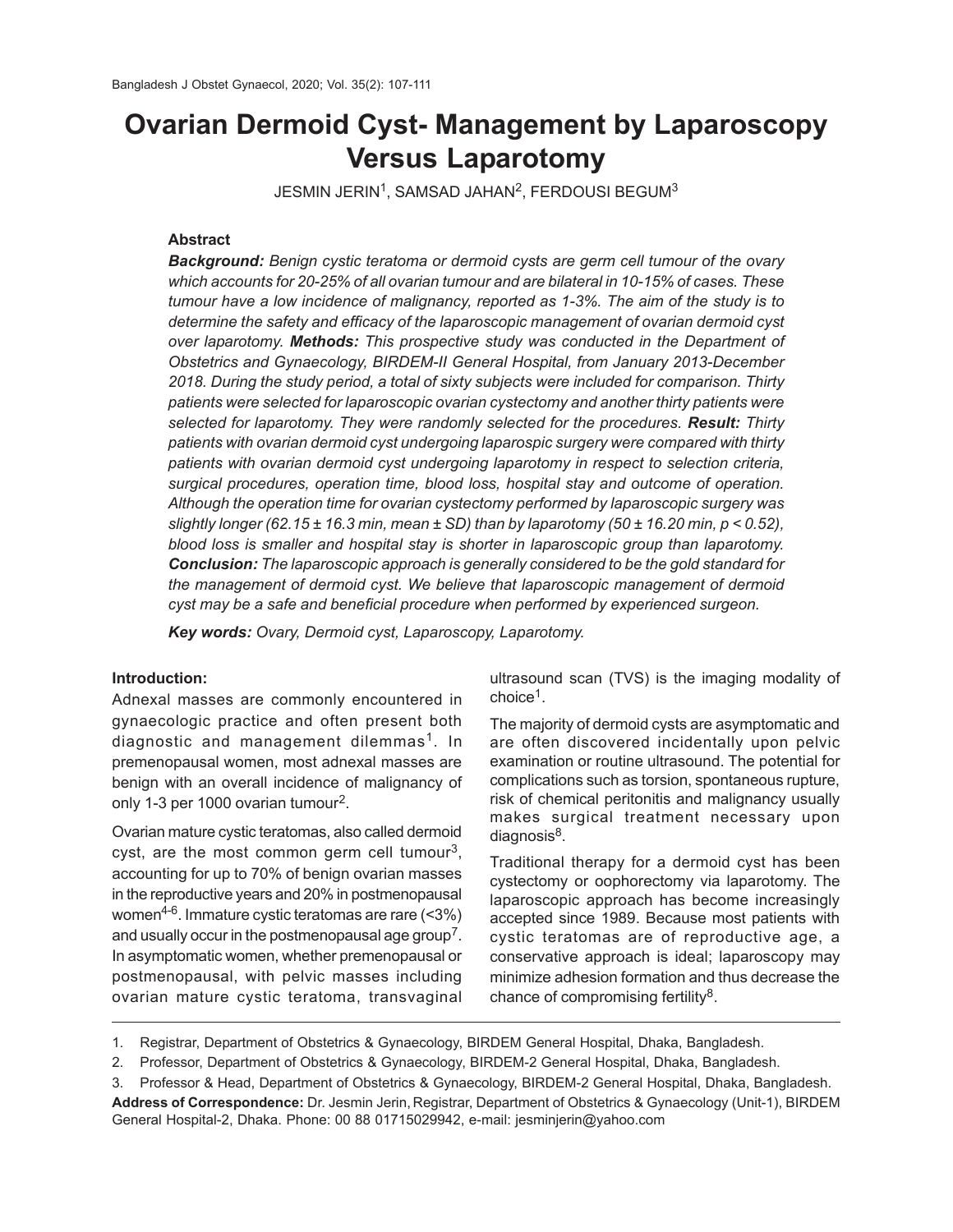Ovarian mature cystic teratoma have a variety of appearances characterized by echogenic sebaceous material and calcification and typically contain a hypoechoic attenuating component with multiple small homogenous interfaces which were determined by USG with 98% accuracy in a series of 155 cases $^9$ .

Although ovarian mature cystic teratomas are the commonest adnexal masses occurring in reproductive age, there are many challenges faced by gynaecologists on deciding upon the best surgical management. In this study, we have evaluated the safety and efficacy of laparoscopic management of dermoid cyst over laparotomy.

### **Methods:**

This randomized control trial was conducted in the Department of Obstetrics and Gynaecology, BIRDEM-II General Hospital, from January 2013- December 2018. A total of sixty subjects were included. Thirty patients were selected for laparoscopic ovarian cystectomy and another thirty patients were selected for laparotomy. They were selected for this procedure by generally random number taken from the computer.

The selection criteria for the procedures included:

- 1. No personal or family history of gynaecologic, breast and colorectal cancer
- 2. Typical features of dermoid cyst with no sign of malignancy on pelvic examination, transvaginal

ultrasound computed tomography or magnetic resonance imaging

- 3. Level of tumour markers such as CA125 and CA19-9 within normal limits and
- 4. Preoperative counselling including information about the risk of complications as well as the possibility of conversation to laparotomy in cases of suspected malignancy.

The exclusion criteria were as follows:

- 1. Did not agree to take part in study
- 2. Ovarian cyst with complications
- 3. Any feature of malignant ovarian tumour.

Informed written consent was obtained from each patient or her family member after making sure that they had a full understanding of the laparoscopic procedure and randomization. Another thirty patients with dermoid cyst underwent laparotomy during the same period.

All of them were extensively investigated, and benign dermoid cyst was diagnosed preoperatively. The histopathologic diagnosis was benign ovarian dermoid cyst in all patients in the two groups. All of the patients were reviewed with respect to the indications, methods, operating time, intraoperative, postoperative complications, blood loss, hospital stays and procedure.

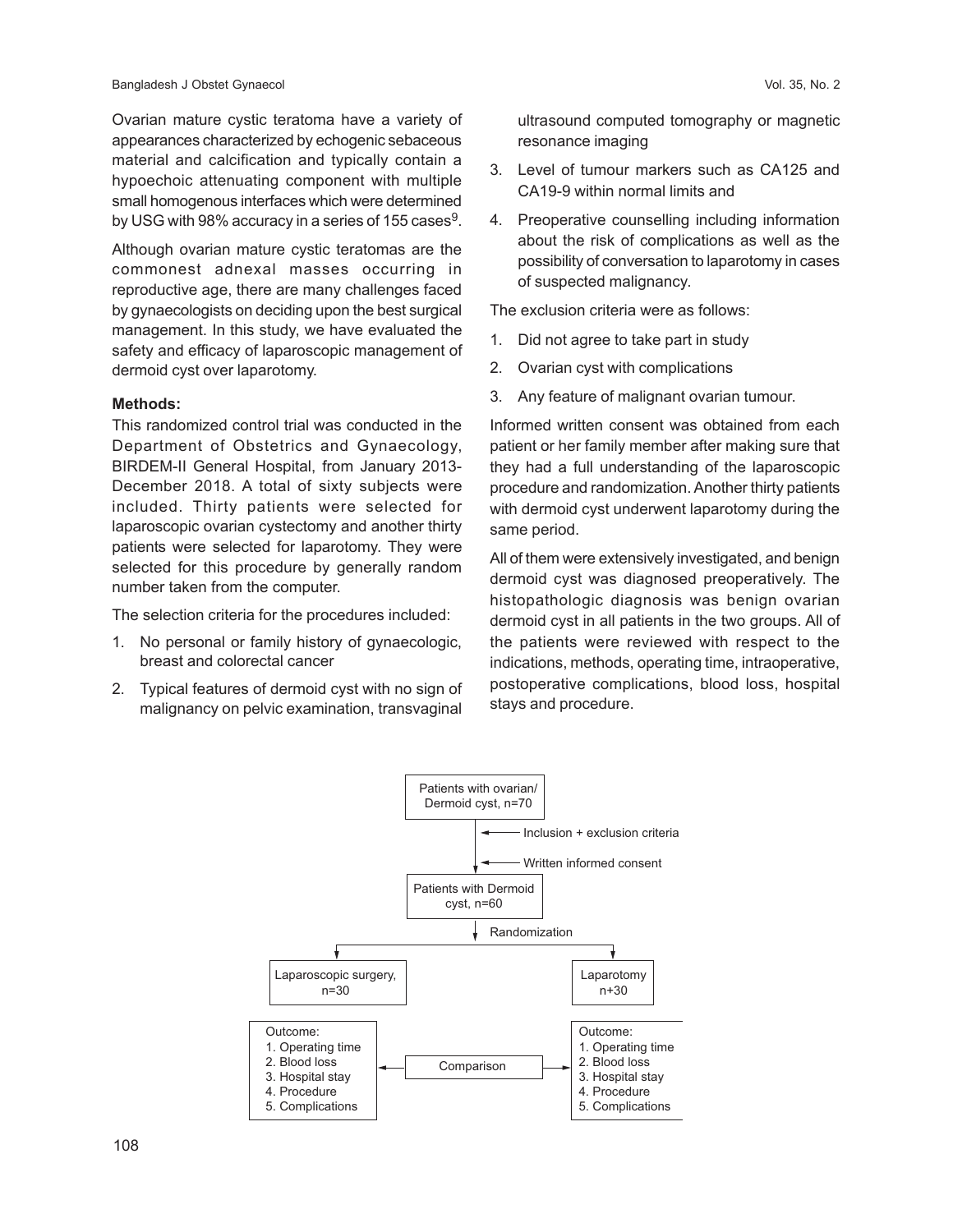Ovarian Dermoid Cyst- Management by Laparoscopy Versus Laparotomy and all and the service of al.

# **Results:**

Thirty patients with ovarian dermoid cysts, diagnosed clinically and radiologically, undergoing laparoscopic surgery were compared with thirty patients with ovarian dermoid cysts undergoing laparotomy, in respect to the selection criteria, surgical procedures, operating time, blood loss and hospital stay. All cases were unilateral dermoids.

Parameters including age, parity and body mass index were comparable between the two groups shown in table I:

The operating time for ovarian cystectomy performed by laparoscopic surgery was slightly longer (62.15 ± 16.13 min, mean  $\pm$  SD) than laparotomy (50  $\pm$  16.20 min, p < 0.52). Blood loss and haemoglobin change in the laparoscopy group was significantly lower in comparison to laparotomy group. Hospital stay was

also significantly shorter in laparoscopy group than laparotomy group. (Table II)

In case of laparotomy, the spillage happened in twenty-one cases that were managed by suction and toileting. In case of laparoscopy, spillage occurred in seventeen cases but managed by forceful jet-lavage aspiration.

Spillage of cyst contents occurred in 55.66% of cases of laparoscopy, whereas it occurred in in 70.0% cases of laparotomy. Postoperative complications, including wound infections, cellulitis, pyelonephritis, and fever, requiring intravenous antibiotics were in 7 cases among Laparotomy group. Torsion was present in 2 and 9 cases of Laparoscopy and Laparotomy group respectively. Regarding procedures done in 2 groups, difference was statistically significant. (Table III)

| Anthropometric characteristics of the patients |                    |                   |         |  |  |
|------------------------------------------------|--------------------|-------------------|---------|--|--|
| Variables                                      | Laparoscopy (N=30) | Laparotomy (N=30) | P value |  |  |
| Age                                            | $34.09 \pm 9.18$   | $34.73 \pm 9.6$   | 0.95    |  |  |
| Para                                           | $0.79 \pm 1.1$     | 0.95              | 0.42    |  |  |
| BMI $(Kg/m2)$                                  | $21.29 \pm 2.52$   | $21.14 \pm 2.61$  | 0.81    |  |  |

**Table-I**

# *Anthropometric characteristics of the patients*

# **Table-II**

|  | Surgical outcomes of the study subjects |  |  |
|--|-----------------------------------------|--|--|
|--|-----------------------------------------|--|--|

| Variables                | Laparoscopy (N=30) | Laparotomy $(N=30)$ | P value    |
|--------------------------|--------------------|---------------------|------------|
| Operation time (minute)  | $62.15 \pm 16.13$  | $50 \pm 16.20$      | 0.52       |
| Blood loss (ml)          | $18.2 \pm 1.7$ ml  | $105.9 \pm 84.3$    | $< 0.001*$ |
| Hospital stay (hours)    | $16.9 \pm 4.0$     | $30.8 \pm 5.7$      | $< 0.001*$ |
| Hemoglobin change (g/dL) | $0.9 + 0.7$        | $1.5 + 1.0$         | $0.006*$   |

#### **Table-III** *Outcome of the operation*

| <i>Outcome of the operation</i> |                    |                   |                          |  |  |  |
|---------------------------------|--------------------|-------------------|--------------------------|--|--|--|
| Variables                       | Laparoscopy (N=30) | Laparotomy (N=30) | P value                  |  |  |  |
|                                 | Frequency(%)       | Frequency(%)      |                          |  |  |  |
| Spillage                        | 17 (55.66)         | 21(70.0)          | $0.004*$                 |  |  |  |
| Postoperative complications     | 3(10.0)            | 7(23.33)          | $0.003*$                 |  |  |  |
| Torsion                         | 2(6.66)            | 9(30.0)           | $0.0306*$                |  |  |  |
| Procedure done                  |                    |                   |                          |  |  |  |
| Cystectomy                      | 21(70.0)           | 35 (76.66)        | $.002*$                  |  |  |  |
| Adnexectomy                     | 1(3.033)           | 0                 | $\overline{\phantom{0}}$ |  |  |  |
| Oophorectomy                    | 1(3.33)            | 3(10.0)           | $.004*$                  |  |  |  |

1. P-values for the continuous variables correspond to two-tailed Mann-Whitney tests

2. P-values for the discrete variables correspond to chi-square tests except for the one for postoperative complications, which corresponds to a two-tailed Fisher's exact test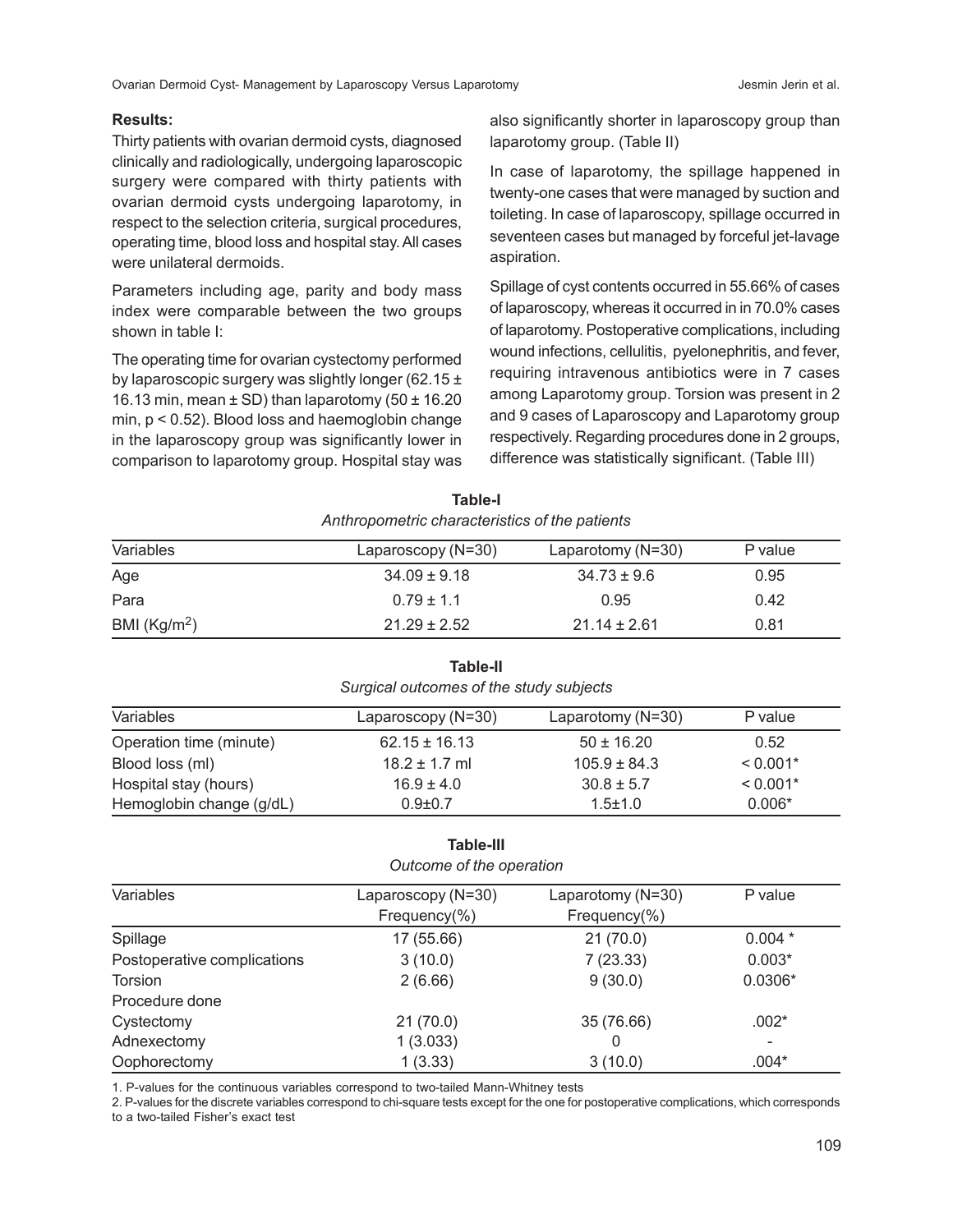## **Discussion:**

Dermoid cysts are the most common benign ovarian neoplasm occurring in the childbearing age. Conservative surgical approach with the least chance of adhesions is demanding to preserve future fertility. The outcome that differ when the laparoscopic approach to dermoid management was comparable with laparotomy includes length of surgery, blood loss, length of hospital stay, post operation adhesions and cosmetic result.

Blood loss and hospital stay in laparoscopy and laparotomy groups in our study are comparable to those reported by other investigators<sup>10,11</sup>. In the last two decades, two randomized controlled trials (RCT) including 42 laparoscopic operations versus 42 laparotomy operations<sup>4,10</sup> and nine retrospective comparative studies including 655 laparoscopic operations versus 409 laparotomy operations for ovarian mature cystic teratoma highlighted the superiority of the laparoscopic approach over laparotomy<sup>12-20</sup>. A systematic review of six RCT compared the laparoscopic approach with laparotomy in a total of 324 women undergoing removal of ovarian cysts of various natures. Laparoscopy was associated with reduced febrile morbidity, postoperative pain, postoperative complications, overall cost, and earlier discharge from hospital $21$ .

Nonetheless, the laparoscopic approach was significantly associated with longer operating time<sup>16,19</sup> and higher contents spillage rate<sup>16,18</sup>. It was reported that contents spillage occurred in one-third of the laparoscopic cases and it was particularly associated with larger cysts and also in those cases treated with cystectomy<sup>16</sup>. Laberge and Levesque found that laparoscopic approach was significantly associated with longer operating time, higher rate of contents spillage (18% versus 1%), and higher rate of recurrence rate after laparoscopic ovarian cystectomy (7.6% versus 0%) when compared with laparotomy<sup>19</sup>.

The guidelines of The Royal College of Obstetricians and Gynecologists (RCOG) in the UK recommend that when surgery is indicated, a laparoscopic approach be generally considered to be the gold standard for the management of all benign ovarian masses. Laparoscopic management is also costeffective because of the associated earlier discharge from hospital and return to work. In the presence of large masses with solid components such as large mature cystic teratoma laparotomy may be appropriate. The maximum cyst size above which laparotomy should be considered is controversial<sup>2</sup>. Some investigators recommended laparotomy for mature cystic teratoma >10 cm<sup>14</sup>.

In summary, laparoscopic management of dermoid cyst is a safe and beneficial procedure when performed by an experienced surgeon in a patient with tumour size less than 10cm, and when preservation of fertility is concerned.

# **Conclusion:**

The laparoscopic approach is generally considered to be the gold standard for management of dermoid cyst. A laparoscopic approach allows proper exposure of the cul-de-sac and forceful jet-lavage aspiration, ensuring pelvic clean out from any microscopic material of the dermoid cyst. This situation may not be available during open laparotomy. Thus, we conclude that laparoscopic management of dermoid cysts is a safe and valuable method in selected cases. The phobia of complications due to cyst rupture during laparoscopy has no scientific basis.

# **References:**

- 1. American College of Obstetricians and Gynecologists, "ACOG Practice Bulletin. Management of adnexal masses," Obstetrics & Gynecology, 2007;110(1):201-214.
- 2. Royal College of Obstetricians and Gynaecologists (RCOG), Management of Adnexal Masses in Premenopausal Women, Green Top Guidelines (62), Royal College of Obstetricians and Gynaecologists (RCOG), London, UK, 2011. Available from: https:// www.rcog.org.uk/globalassets/documents/ guidelines/gtg\_62.pdf (Accessed 10 May 2020).
- 3. Talerman A, Vang R. Germ Cell Tumors of the Ovary, in Blaustein's Pathology of the Female Genital Tract. Kurman RJ, Ellenson LH, Ronnett BM, Editors. 2011; Springer: New York: 845-907.
- 4. E. Shalev, M. Bustan, S. Romano, Y. Goldberg, and I. Ben-Shlomo, "Laparoscopic resection of ovarian benign cystic teratomas: experience with 84 cases," Human Reproduction, 1998;13(7):1810-1812.